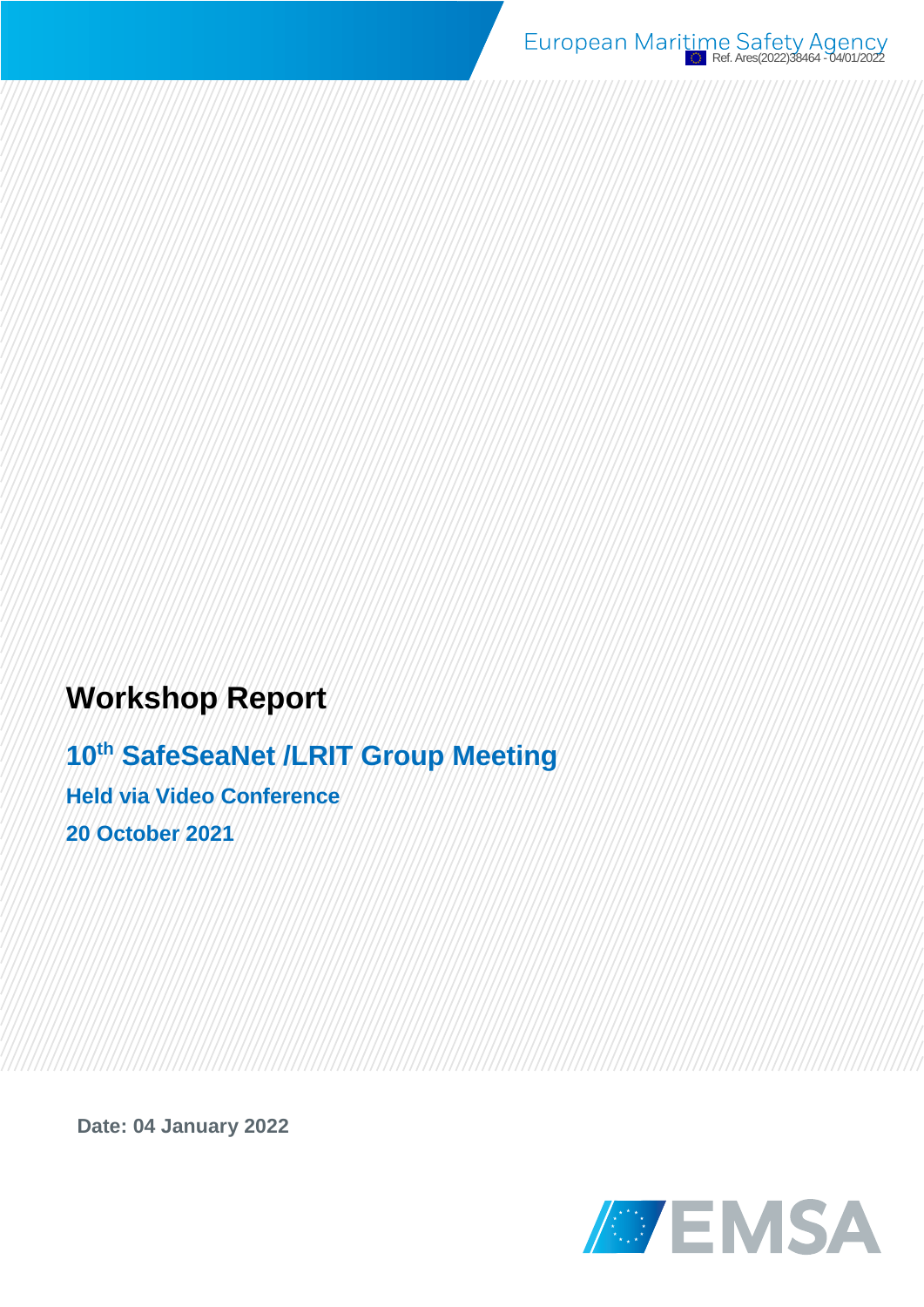# **Part I - SSN**

# **Background**

The meeting was opened and chaired by Mr Lazaros Aichmalotidis, Head of Unit for Simplification, and was held via Video Conference (VC) due to the public health situation. Mr Alexander Hoffmann from DG MOVE Unit D.2 Maritime Safety represented the **European Commission**.

Delegations from **Belgium**, **Bulgaria**, **Croatia**, **Cyprus**, **Denmark**, **Estonia**, **Finland**, **France**, **Germany**, **Greece**, **Ireland**, **Italy**, **Latvia**, **Lithuania**, **Luxembourg**, **Malta**, **Montenegro**, **the Netherlands**, **Norway**, **Poland**, **Portugal**, **Romania**, **Spain** and **Sweden** attended the meeting. Representatives from **ESPO** and **PROTECT** attended as observers. The total number of participants was 53.

The list of distributed documents is provided in Annex 1. All meeting documents are available at: <http://www.emsa.europa.eu/ssn-main/documents/workshop-presentations-a-reports.html>

The meeting agenda is provided in Annex 2 and the list of actions in Annex 3.

# **Workshop Programme**

### **I. Introduction**

### **I.1 Opening**

The chairman welcomed the participants to the  $10<sup>th</sup>$  SSN/LRIT workshop and informed participants that LRIT experts had not been invited to the meeting as the agenda only contained SSN related issues. He introduced the meeting objectives as follows:

- Present EMSA and MSs arrangements to cope with the new SSN version (SSN v5) planned to be made available in the production environment on week 49 (6-10 December 2021).
- Discuss the SSN data quality issues and recommendations on how to improve the quality of information reported and the new quality checks arising from the new SSN version.
- Present the revised SSN operational documentation (guidelines and procedures) to reflect the changes of SSN v5.

### **I.2 Approval of the agenda**

The agenda was adopted without changes.

### **I.3 Follow-up actions from previous meeting**

**Denmark** asked what was the status of the follow-up action point 1 that concerned a proposal to change the access rights policy for reporting exemptions to SSN in a phase-in approach as agreed at the previous meeting.

EMSA replied that after a positive assessment by the Commission, the second solution that required only a configuration of EMSA's Identity Management System (IdM) was going to be addressed after the update of the PortPlus Guidelines to explain the process of granting exemptions. As per the preferred solution to segregate per exemption type, EMSA noted that this solution will take some time to be developed as it requires some technical changes on SSN.

The group **noted** the information provided and **invited** EMSA to:

 update the Port Plus guidelines to clarify the assignment of the exemption permission at national level and configure IdM to give the NCAs the possibility to grant users the access rights to create, edit and delete all types of exemptions (**Action point 1**).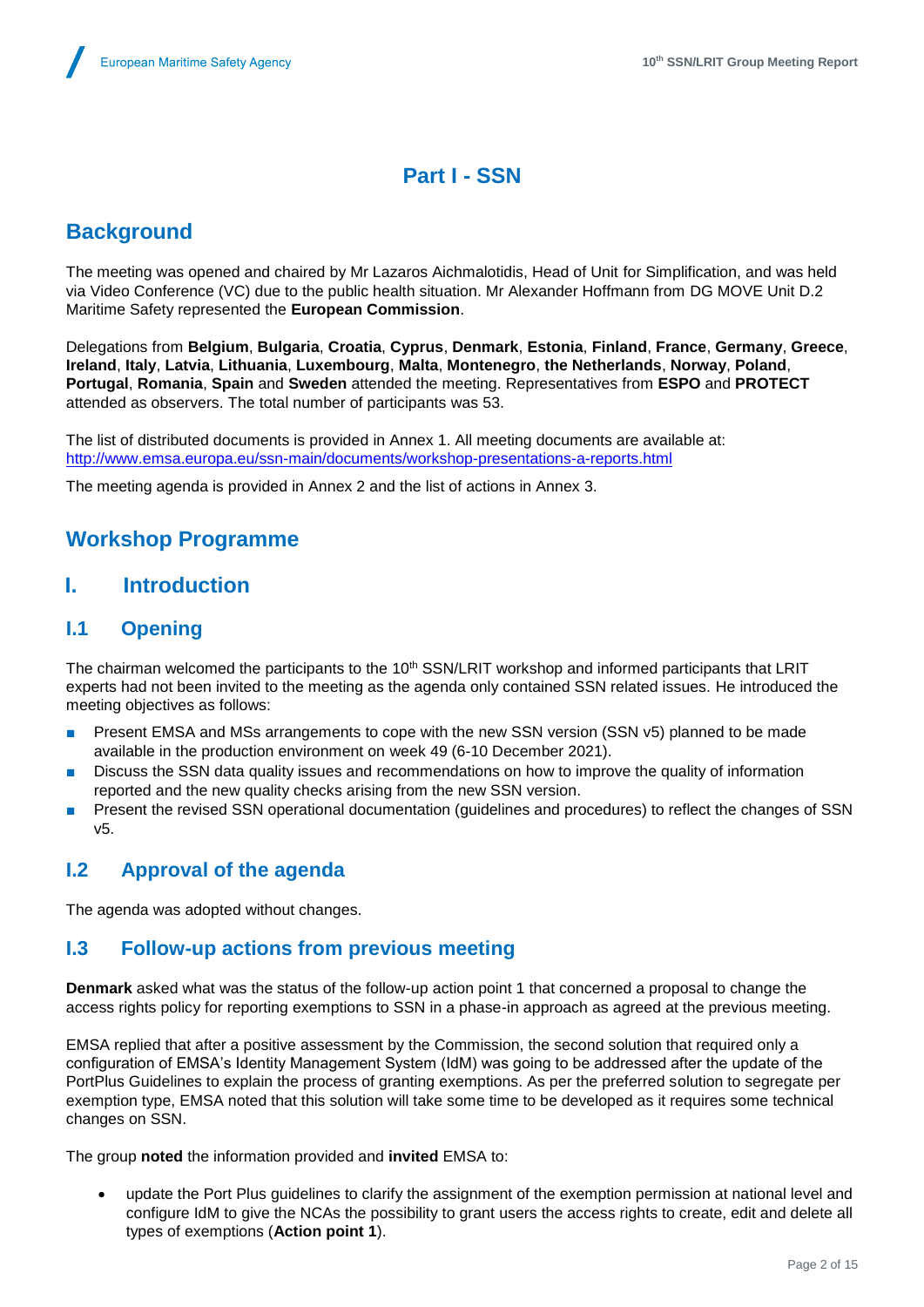technically develop and implement the preferred solution (**Action point 2**).

## **II. Input from the Commission**

Mr Hoffmann noted the progress made with SSN v5 and emphasised that after a quite long time of preparations the moment to enter into production was arriving and that the Commission expectation was to have a smooth transition from version 4 to 5. He also took the opportunity to thanked MS and EMSA for all the work carried-out to develop and implement SSN v5 at national and central level. He also informed the group that the next HLSG meeting would be held via videoconference on 8 and 9 December.

### **III. SafeSeaNet Operational and Legal Aspects**

### **III.1 10.3.2 Revision of SSN Operational documentation**

**EMSA** presented the following revised SSN operational documentation to reflect the changes of SSN v5:

- SSN PortPlus Guidelines;
- SSN Common Operational procedures;
- SSN v5 Frequently Asked Questions (FAQ) (new document).

EMSA noted that regarding the update of the IFCD, the Commission and EMSA will first propose at the next HLSG the Terms of Reference of IFCD working group and the associated time plan. It was also mentioned that the Incident Report Guidelines will continue to be revised by the IRWG and the SSN User Interface manual will be updated during 2022 with an online version (similar solution as implemented for the Central Organisations Database and Central Locations Database).

The group **noted** the information provided and MS were **invited** to review and provide comments on the SSN operational documents by 3rd November. EMSA will then revise the comments and prepare a new draft version for validation. The final draft will be submitted at the next HLSG meeting for approval (**Action Point 3**).

# **IV. SafeSeaNet Technical Aspects**

### **IV.1 10.4.1 SSN Roadmap**

**EMSA** gave an overview of the roadmap of developments for SSN and the central databases and informed the Group that SSN version 5 was deployed in the training environment on 20 July 2021. EMSA informed that SSN v5.0 is expected to be deployed to the production environment in December tentatively in week 49, and that the release will include version 5 changes in the system interface and web user interface as well as the transition features.

Further developments to be addressed in the  $2<sup>nd</sup>$  quarter of 2022 were also introduced as follows:

- Management of exemptions for ports as required by the PRF Directive (EU) 2019/883;
- Additional security measures compliant with the latest SSN Security Guidelines, and;
- Interface with the Central Ship Database version 2.

The Central Location Database (CLD) and Central Organisation Database (COD) v1.4 were deployed on 28 July and the reporting service for information on port reception facilities as required by the PRF Directive (EU) 2019/883 to support the further processing by THETIS-EU will be made available in November. Moreover, EMSA also informed the Group that there is a plan to get the PRF data from IMO GISIS and upload it in the CLD and underlined that authorisation needs to be given by each MS to the IMO.

EMSA indicated that the automatic link between the CLD and the IMO GISIS for ISPS port facilities data is still pending feedback from IMO.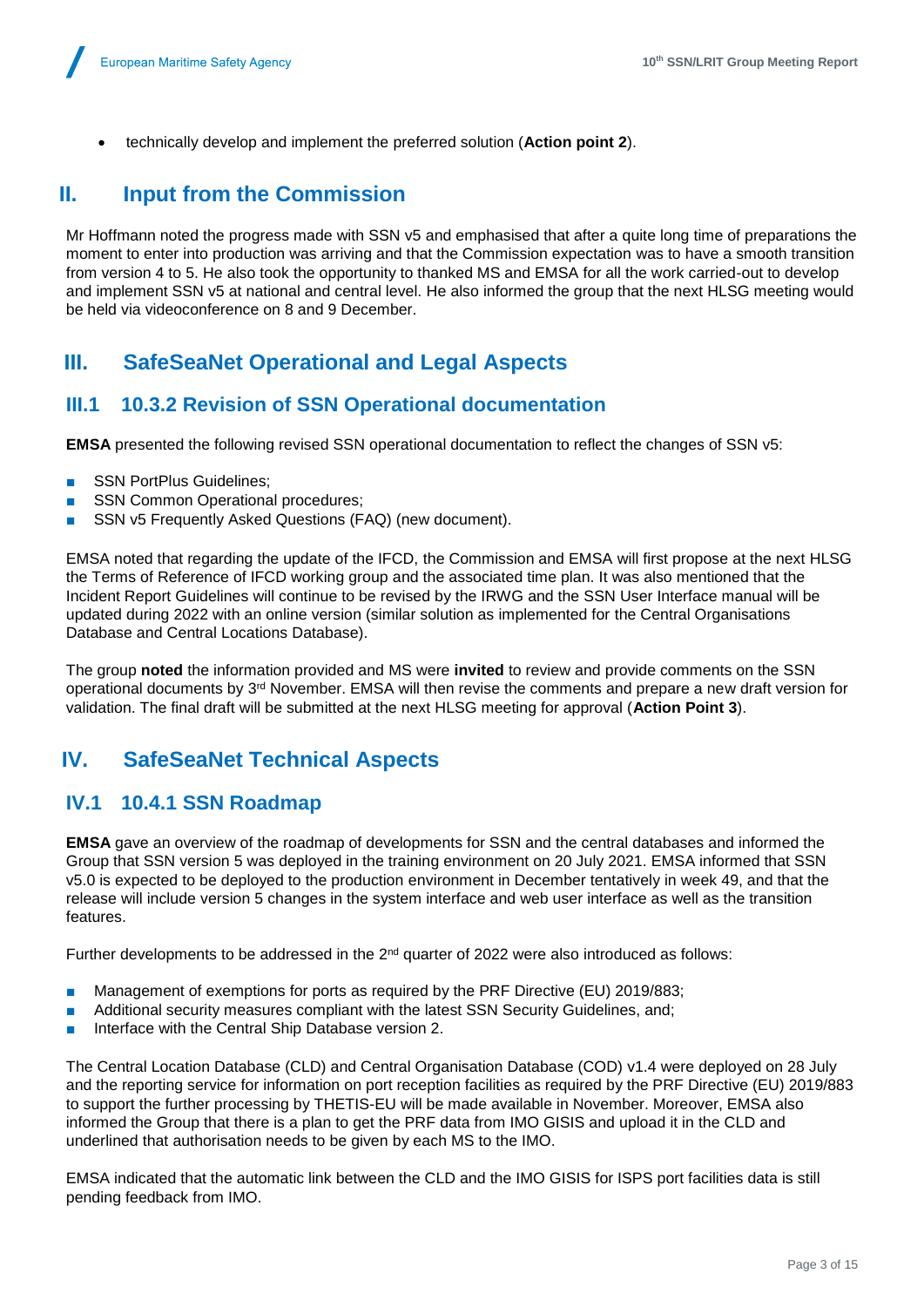**Spain** asked if the authorisation for the upload of PRF in the CLD could be provided during the HLSG or had to be sent to the IMO. EMSA confirmed that the authorisation must be sent directly to the IMO.

The group **noted** the information provided. MSs were invited to contact the IMO to authorise the upload of PRF data in the CLD (**Action point 4**).

### **IV.2 10.4.2 SSN v5 implementation at EMSA and MS – progress report**

Prior to the meeting, EMSA sent an email inviting MSs to provide information on the status of developments and planning for the national SSN systems in relation to SSN v5. The feedback will be used to plan the commissioning tests (CT's) that MS need to carry out before entering into production.

**EMSA** presented the information received from MS, and underlined the importance of MSs providing their planned dates for carrying out the CTs and entering into production with SSN v5.

EMSA also took the opportunity to congratulate Lithuania for being the first MS to successfully complete the CTs for version 5 and thanked their support to correct some issues detected while performing the tests.

**Croatia** noted that the scope of their CTs will be "Full scope" instead of "Only waste related information".

**Estonia** stated that they plan to start testing beginning 2<sup>nd</sup> Quarter 2022 and that no information could be provided concerning the date to enter into production.

**Finland** noted that they are transferring their SSN server environment to another place to separate it from the VTS and due to that their planned date for performing the CTs is September 2022. In case the planned date may occur before September they will inform the MSS.

**Poland** informed that the exact dates for running the CTs and enter into production are currently unknown noting that their public procurement is under process. They expect to have the entire process finished during the 1st quarter of 2022 and the MSS will be informed once there is a more definitive plan.

**Portugal** indicated that they have signed their contract for SSN v5 on week 41and informed that the scope of the CTs will be "Full scope and that they plan to enter into production in the 1st quarter of 2022.

**Netherlands** informed that the scope of their CTs will be "Only waste related information" instead of "Full scope".

The Commission thanked MS for the information provided and noted the progress made and how much is still scheduled till the end of 2021. The Commission also noted that for some MS the planned CTs only concerned Waste related information and invited MS to when possible provide their plans for carrying out the remaining CTs scopes.

EMSA will closely follow up the developments being made and will continue to report

The group **noted** the information provided and MSs were **invited** to update EMSA MSS on their planned dates for running the CTs and enter into production with SSN v5 status (**Action point 5**).

### **V. Status at National Level**

### **V.1 10.5.1 SSN Data Quality Report**

#### **SSN Data Quality Report**

**EMSA** presented the status of SSN implementation at the national and central levels and the related data quality issues, including the interface with THETIS. EMSA emphasised the need to continue and enhance the work on data quality and provided recommendations aimed at improving and resolving the reported issues.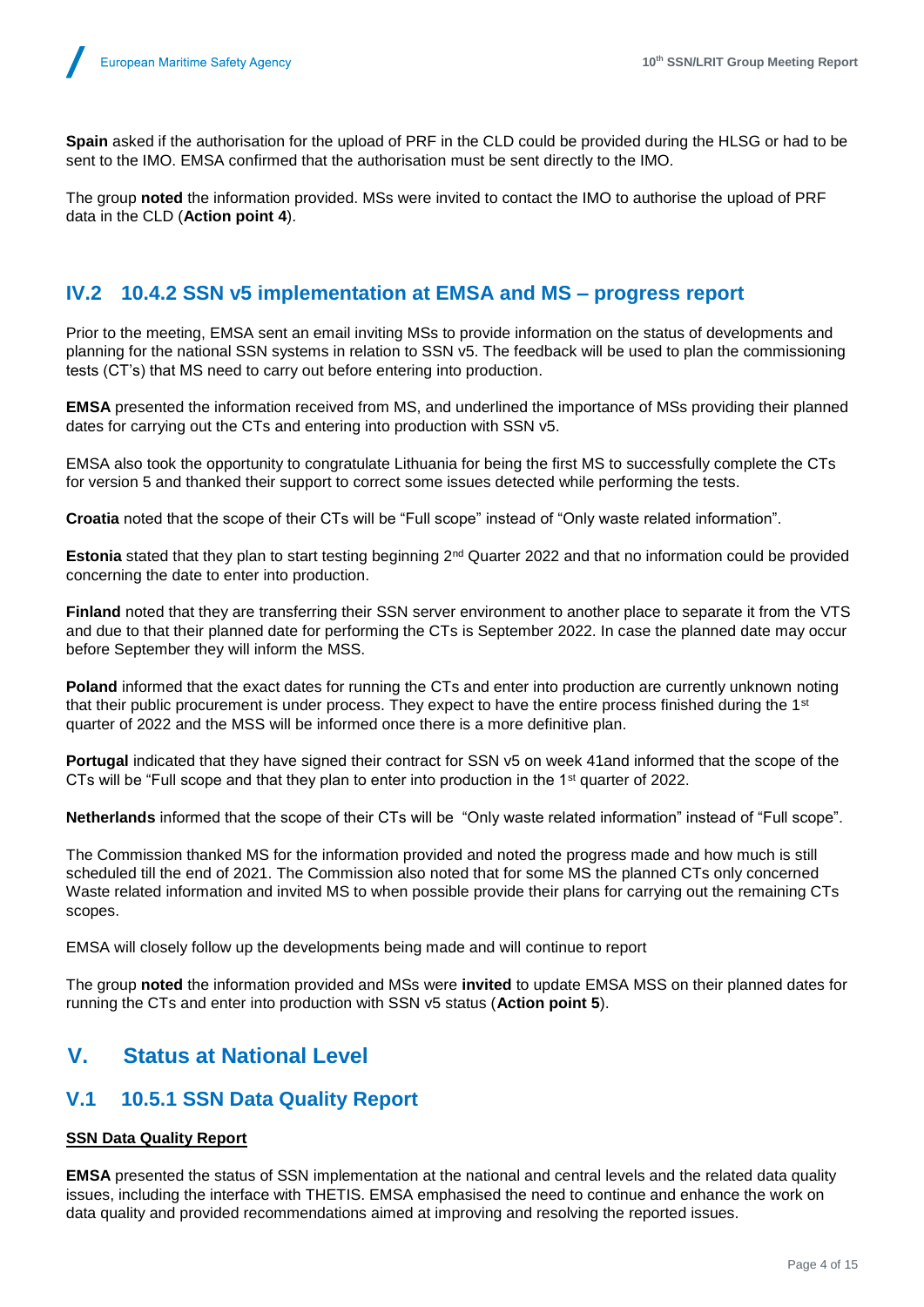#### **SSN Implementation**

**EMSA** noted that SSN v5 was deployed in the training environment in July 2021 and CLD and COD v1.5 are planned to be deployed in November 2021. EMSA highlighted that Lithuania already completed their CTs and is ready to enter to production with SSN v5.

#### **Exemptions**

EMSA noted that since SSN v4 the central system includes a functionality whereby MSs may report exemptions and also benefit from granting them for the following notification requirements:

- Exemption on Waste fees and Exemption on Waste Delivery (in addition to the existing Exemptions on Waste Notification – previously named only Waste).
- Information on the waste types to which the Waste Exemption is applicable.
- Information on the Ports to which the Exemption is applicable "Exemption applies to".
- Information on the Port Facilities to which the Security Exemption is applicable included under "Exemption applies to".

EMSA thanked Denmark for detecting some inconsistencies in the number of exemptions registered in SSN and informed that the document 10.5.1 - SSN Data Quality Report will be updated to reflect the corrections made.

EMSA highlighted that most of the exemptions granted relate to Waste report (77%) followed by Security exemptions (10%) while Pre-Arrival and HAZMAT have around 6.5% respectively.

EMSA emphasised that all exemptions must identify the ports to which the exemption is applicable in the filed "Applies to" as this will be a mandatory field in version 5. The entire "Scheduled Service" route is not subject to the exemption. In addition, the exemption type "Waste" must be updated to the new type "Waste Notification".

**France** asked if there will be a modification of the definition of routes (e.g., for ships that left the port and go on sea for fishing or dredging activities and then come back to the same port). EMSA replied that the proposed solution for these routes is to use a generic LOCODE such as FR888 or another SSN specific LOCODE configured for this purpose. France questioned if this would require that the "NextPortofCall or LastPortofCalll" in the PortPlus notification is identified as offshore location or it will work with any French port. EMSA replied that this issue must be analysed based on the examples and noted the results of this analysis will be reflected in the revised PortPlus Guidelines.

#### **MRS notifications**

**EMSA** announced that all Ship MRS IMO adopted systems are now reported to SSN noting that there are still some MRS data quality issues which are handled directly with the concerned MSs.

#### **Incident reports**

**EMSA** noted that the exchange of IR information between MSs has not yet been widely implemented and that there are some issues affecting the quality of Incident Report information which are being handled bilaterally with the concerned MS. It was also noted that improvements to the Incident Report exchanged through SSN will be included in SSN version 5 following the proposal made by the Incident Report Working Group.

#### **System availability and performance**

**EMSA** noted that the availability of the central SSN system was 99.8%, and that MSs should keep back-up procedures in place and activated in case of failure or scheduled interruption. It was also noted that seven national systems experienced significant downtimes that affected the delivery of PortPlus information to THETIS. EMSA recalled MSs that if they face a downtime of more than 12 hours, they need to report the ATA and ATD manually into the THETIS system.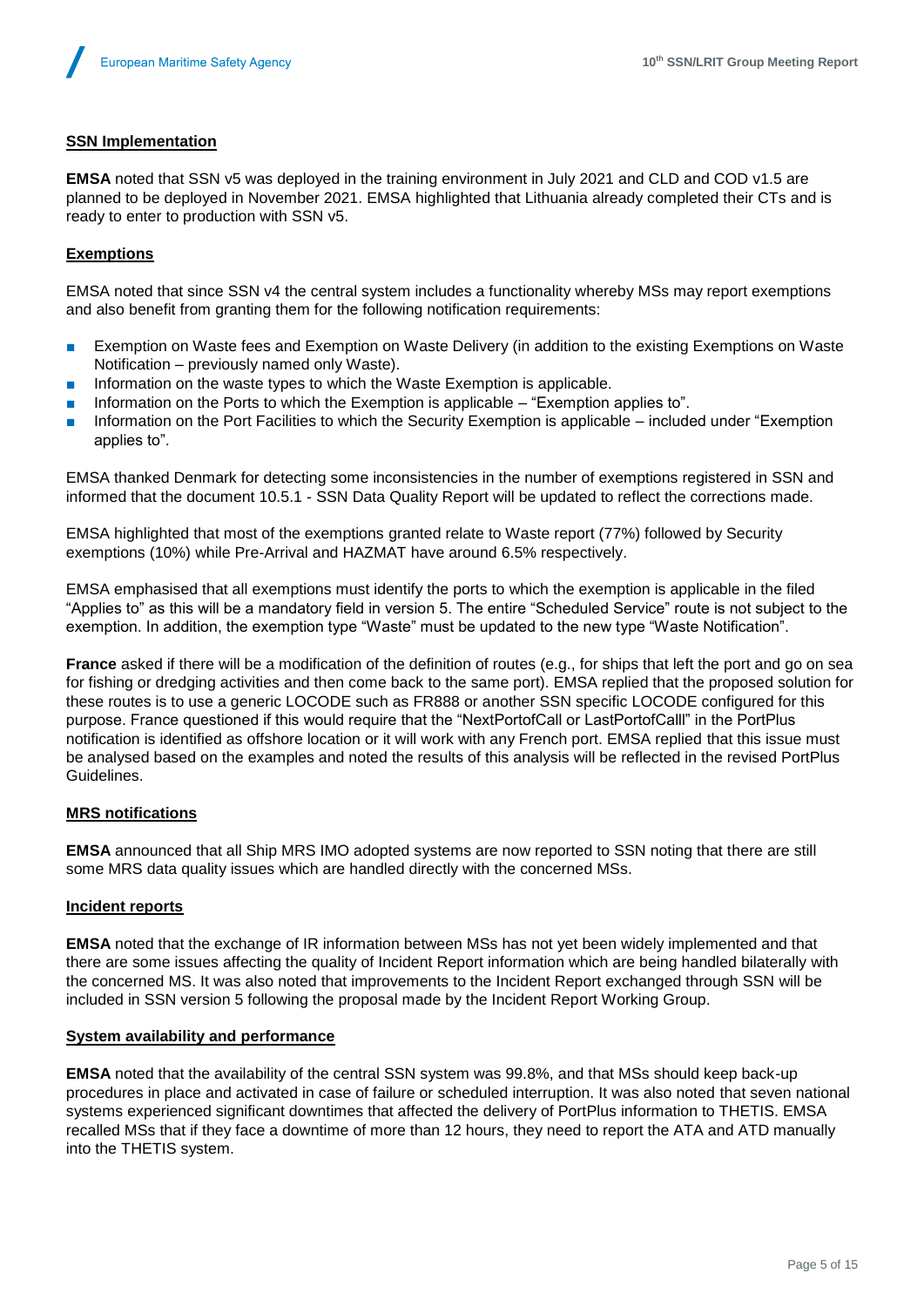#### **Data quality and availability**

**EMSA** noted that there was a small increase in the number of missing PortPlus notifications and improvement in the number of Waste notifications (from 20.6% to 19%). EMSA mentioned that the request-response mechanism is operational for most MSs and also stressed the importance of replying to the reports sent by the EMSA MSS. EMSA also highlighted that information which is sent after MSS report is still considered missing for the statistical purposes since at the time of the check the information was not available.

**Belgium** informed that they are investigating why there were some missing PortPlus notifications and how it can be solved.

**Portugal** said that during the 1<sup>st</sup> semester of 2021 they have detected and concluded that the main reason for having missing PortPlus notifications was due to some problems with the mapping of IBC codes in their national database and mentioned that this will be addressed in SSN v5.

**Malta** recalled that at the beginning of the year they had some technical problems that may have caused an increase in the number of PortPlus notifications. They stated that they are in permanent contact with the MSS and will continue to do their upmost for improving these figures.

**Lithuania** informed that the few cases where port calls were missing had been analysed and corrected.

**Germany** questioned the number of missing port calls and asked EMSA to provide detailed statistics.

**Sweden** mentioned that they are struggling for many years to correct the issue of missing HAZMAT information. They have identified the problem which is caused, either by an agent or declarant that usually misses to report when a ship departs from a port carrying HAZMAT. In most of the cases those adding the data stated that they were unaware of the cargo. Thus, the problem has been identified and the question is how to handle and solve all the non-reporting from the agents. EMSA underlined that the work carried out by Sweden is visible since thought the number of missing HAZMAT is still high there has been improvement noted.

**Norway** stated that it is difficult to verify what is being carried onboard if it is not declared by the agent. To tackle this, a "poor man's machine learning" solution is being implemented in Norway. Based on ship history in the Norwegian system this tool checks whether a ship leaving a port should had have reported HAZMAT. The check is based on the history, type of the ship and last port. It is also planned to develop this technology for other types of SSN notifications.

**Ireland** noted that they face the same problem as Sweden and Norway and asked if the solution mentioned by Norway could be implemented at central level.

**EMSA** noted that the Norwegian solution to tackle the problem of missing notifications seemed very interesting and innovative. EMSA also said that the option of implementing this at central level is a good solution as it avoids the implementation at national level and the costs associated with that. Nevertheless, EMSA underlined that first it is needed to understand better the Norwegian proposal and after, assess and evaluate the possibility of such implementation at central level. It was also recalled that at the last SSN Group meeting there was a presentation about the Port Call detection service and one of the potential features could be that whenever there is a port call detected automatically and no port call exists in SSN the system could send a warning. However, as stated at the time of last presentation the quality of the information depends on the port areas definition and that this would need to be improved.

**Italy** stated that they are also using a machine learning to cope with the missing Waste notification. The system checks when there is a PortPlus notification if there is an exemption or not and sends an alert concerning a missing Waste notification. They mentioned their interest in sharing with EMSA their approach.

**Belgium** stated that they use a similar approach whereas a warning is sent to the agent if ETA time is reached and there is no ATA reported. They stressed that they look forward to seeing a solution implemented at European level.

The Commission thanked MS commitment to decrease the number of missing data and improve the quality of the information provided to the SSN system.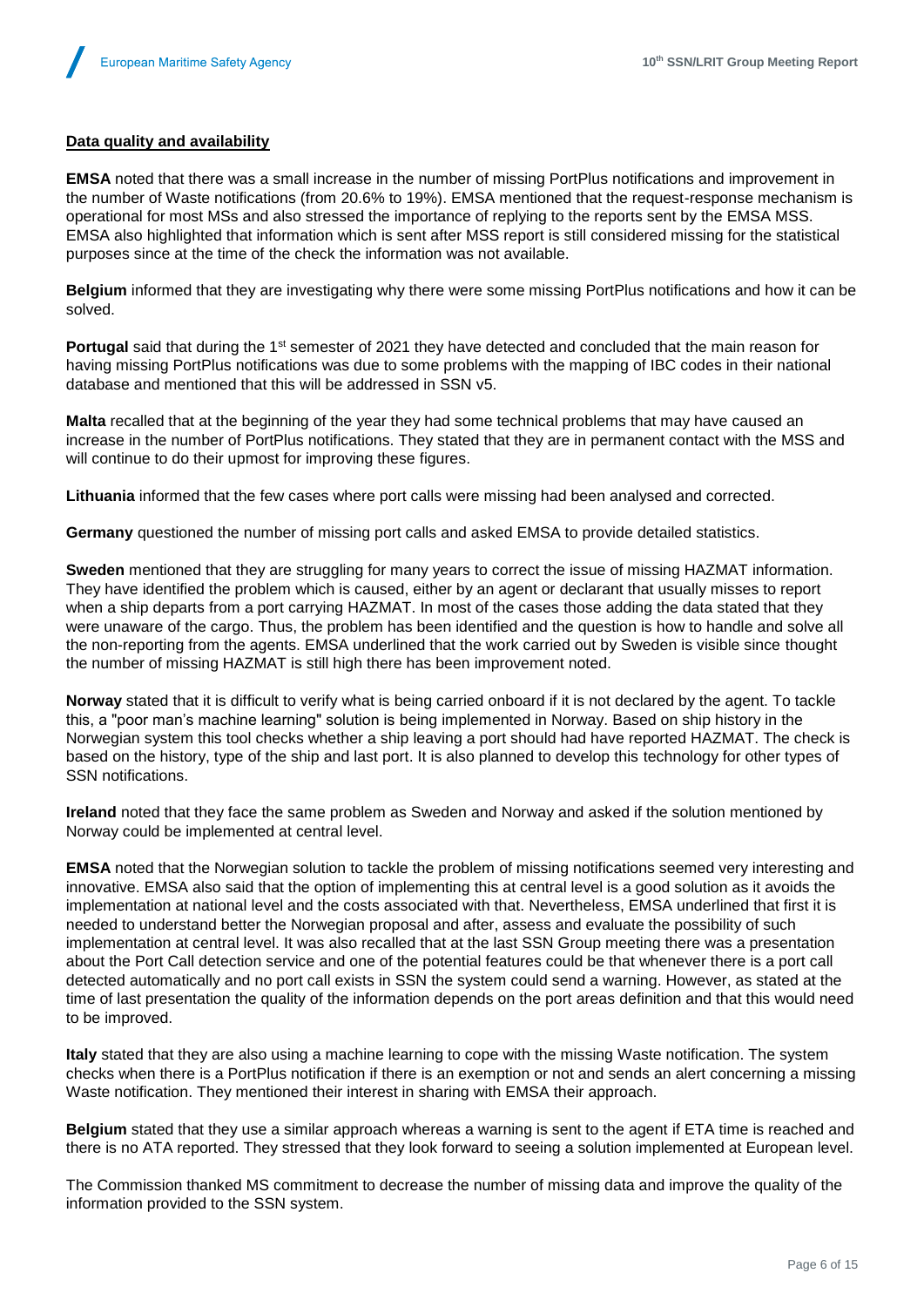**Sweden** asked if domestic voyages were considered when calculating missing Security notifications. EMSA replied that domestic voyages are excluded as agreed with the MARSEC group and noted that domestic voyages can only be discarded if the last port of call is identified in the PortPlus notification.

**Portugal** informed that the Security notifications will be tested when performing the CTs for SSN v.5 and implemented once entering into production with version 5.

**The Netherlands** noted that their Security exemptions are expired since January 2021 and that they are currently analysing this with the port authorities. Many of these exemptions were applicable to the schedule route with the UK ports and after BREXIT some of them are not applicable anymore.

**Germany** stated that Waste exemptions are dealt by different authorities in Germany and informed that they will have several meetings in November with these authorities to tackle the reporting of Waste exemption to SSN.

**Croatia** said that they have a problem with domestic voyages, and that they have some organisational problems to oblige them to report waste information. It is expected that this situation will be solved as soon as the provisions of the new PRF Directive are operationally applied on ships engaged in domestic voyages.

**Portugal** confirmed that the detailed part of the notifications will be implemented in SSN v.5.

**Estonia** mentioned that they expect to have the request-response mechanism for MRS details fixed when implementing SSN v.5 and **Finland** stated that they are working on a plan to reduce the number of rejected messages.

**France** mentioned that sometimes there are more than two rejected notifications for the same ship call as the reference is the MSRefID and asked if it would be possible to add a control of the ShipCallID because occasionally the notification has already been corrected. EMSA said that will contact France to better understand this proposal.

**Ireland** stated that in terms of rejected notifications they analysed the data quality reports and one issue detected is agents entering ETA and ETD at the same time which causes a problem. They expect to have this corrected after the upgrade of the HAZMAT database.

#### **Interface with THETIS**

**EMSA** reminded MSs that SSN data is used by THETIS, and that lack of reporting to SSN has an impact on PSC operations.

**Ireland** noted that further analysis is required on the provision of ATA and ATD as they have implemented an automatic system based on port boundaries and sometimes arrivals and departures are wrongly reported into SSN.

**Sweden** said that the ATA is sometimes incorrectly reported to SSN due to automatic detection of arrivals having been implemented in Sweden, so a ship call cannot be cancelled in line with the business rules, and therefore misleads PSC inspectors. EMSA replied that indeed technically a ship call cannot be cancelled in SSN if ATA has been already reported. In this case national PSC coordinator should be contacted to correct this information directly in the THETIS system. EMSA also said that this business rule will be assessed again with THETIS team.

**Denmark** stated that they are worried about the missing ATD information. They noted that regarding the timeliness provision of ATA and ATD they have made validations during the summer 2021 and asked if EMSA could provide examples for reporting with more than 3 hours in advance.

**Latvia** noted that they introduced an automatic service in their national single window which improved the situation of missing ATA and ATD, and also the timeliness of reporting.

**Portugal** said that they are facing some problems in the provision of ATA and ATD and that the main issues are due to the on-going implementation of the national single window at port level and the integration of the HAZMAT codes in the database.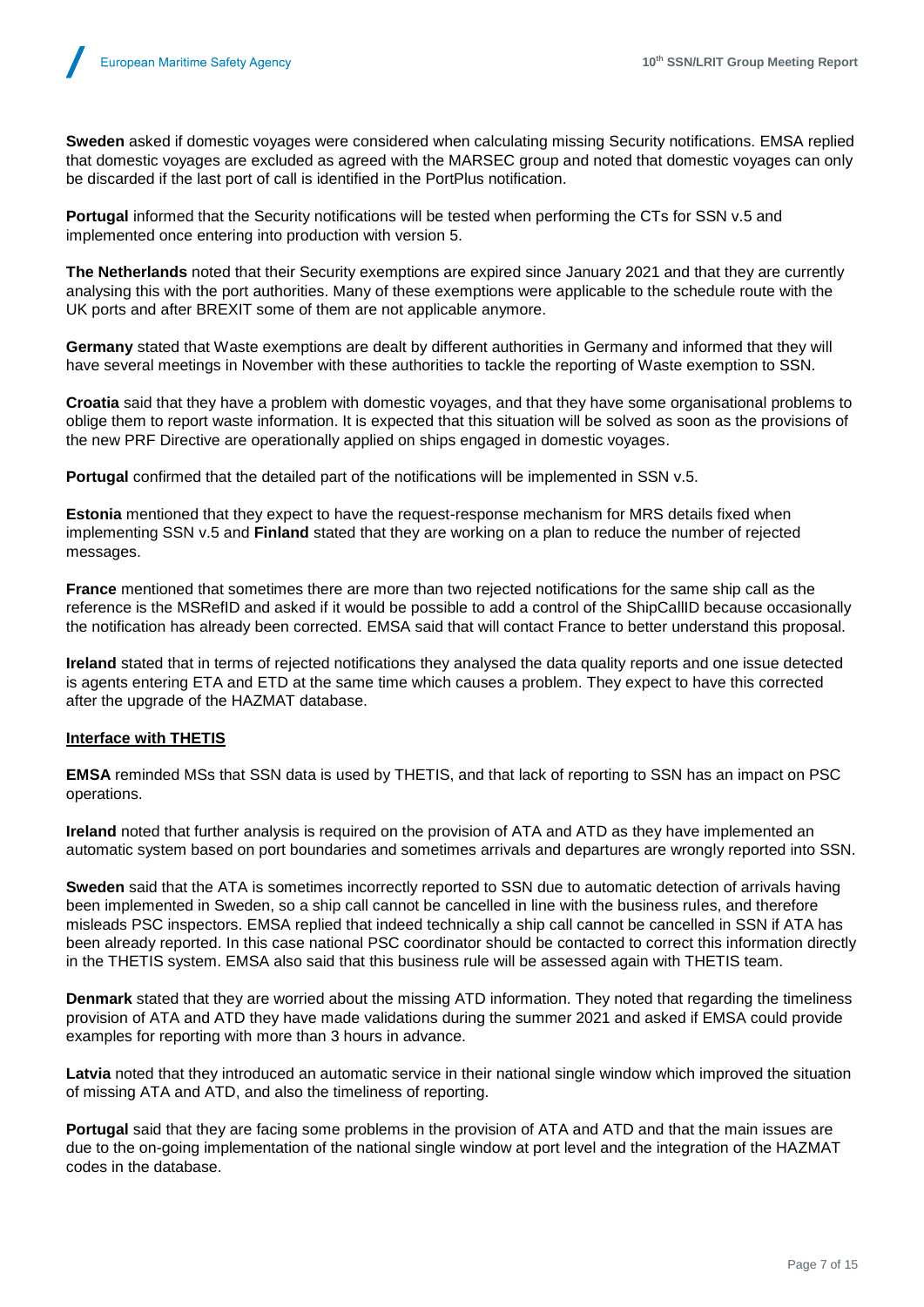#### **Bilateral data quality meetings**

**EMSA** reminded MSs that data quality is an important ongoing task. Due to the pandemic situation the bilateral meetings are held via VC. EMSA noted that in October 2021 there were two dedicated SSN trainings provided to Ireland and Finland and in November 2021 there was one SSN training provided to MSs about the new functionalities of SSN v5.

MSs were **invited** to consider the recommendations made in the Data Quality report (**Action point 6**).

EMSA was **invited** to:

- Update the document 10.5.1 SSN Data Quality Report to reflect the correction made concerning the inconsistencies in the number of exemptions registered in SSN (**Action point 7)**.
- Clarify and reflect in the revised SSN PortPlus Guidelines the reporting of exemptions to/from the same port and which LOCODES should be used on the route (**Action point 8**).
- Provide Germany the MSS monthly reports containing the number of missing port calls and Denmark examples of ATA and ATD reported more than 3 hours in advance (**Action point 9**).
- Investigate the machine learnings used by Norway and other MS to overcome the issue of missing notifications and after, evaluate the possibility of developing a similar tool at central level (**Action point 10**).
- Contact France to better understand the proposal of adding a control on the ShipCallID (**Action point 11**).
- Contact EMSA THETIS team on the business rule preventing cancellation of ship call when ATA has been already provided, analyse the legal implications and if possible, propose improvements to the SSN group (**Action point 12**).

### **V.2 10.5.2 SSN Revision of the Data Quality checks**

**EMSA** presented an update of the SSN data quality checks, arisen from the revised advance waste notification and the waste delivery receipt, which include:

- number of Waste receipts provided (in the daily report issued per MS and in the yearly report), and;
- timeliness of the Waste receipt, following the same approach as for the Hazmat EU Departure (before departure, 3h after or more than 3h after).

The checks will be implemented in June 2022 as the transition period for the implementation of the changes is due in May 2022. EMSA also stressed the importance of data quality checks, as they support the detection and correction of deficiencies, and they also help in illustrating the continuous improvements made by MSs in providing a better and more reliable system in terms of quality.

The group **noted** the updated SSN data quality checks (**Action point 13**).

### **VI. Any Other Business**

### **VI.1 10.6.1 Interoperability project – progress report**

**EMSA** presented the status of the interoperability project and in particular the following on-going activities:

- Facilitation of Ship to Shore Reporting.
- Enhanced Central Ship Database.
- Traffic Density Mapping service.
- HAZMAT Data Validation service.
- SSN distributed architecture study.

It was noted that the grant agreement signed with DG-MARE was extended till 18 January 2022 giving EMSA more time to execute all the above activities.

EMSA showed how the interface for the Facilitation of Ship to Shore Reporting the so-called Integration Reports Distribution Service (IRD) will look like and explained how it will work.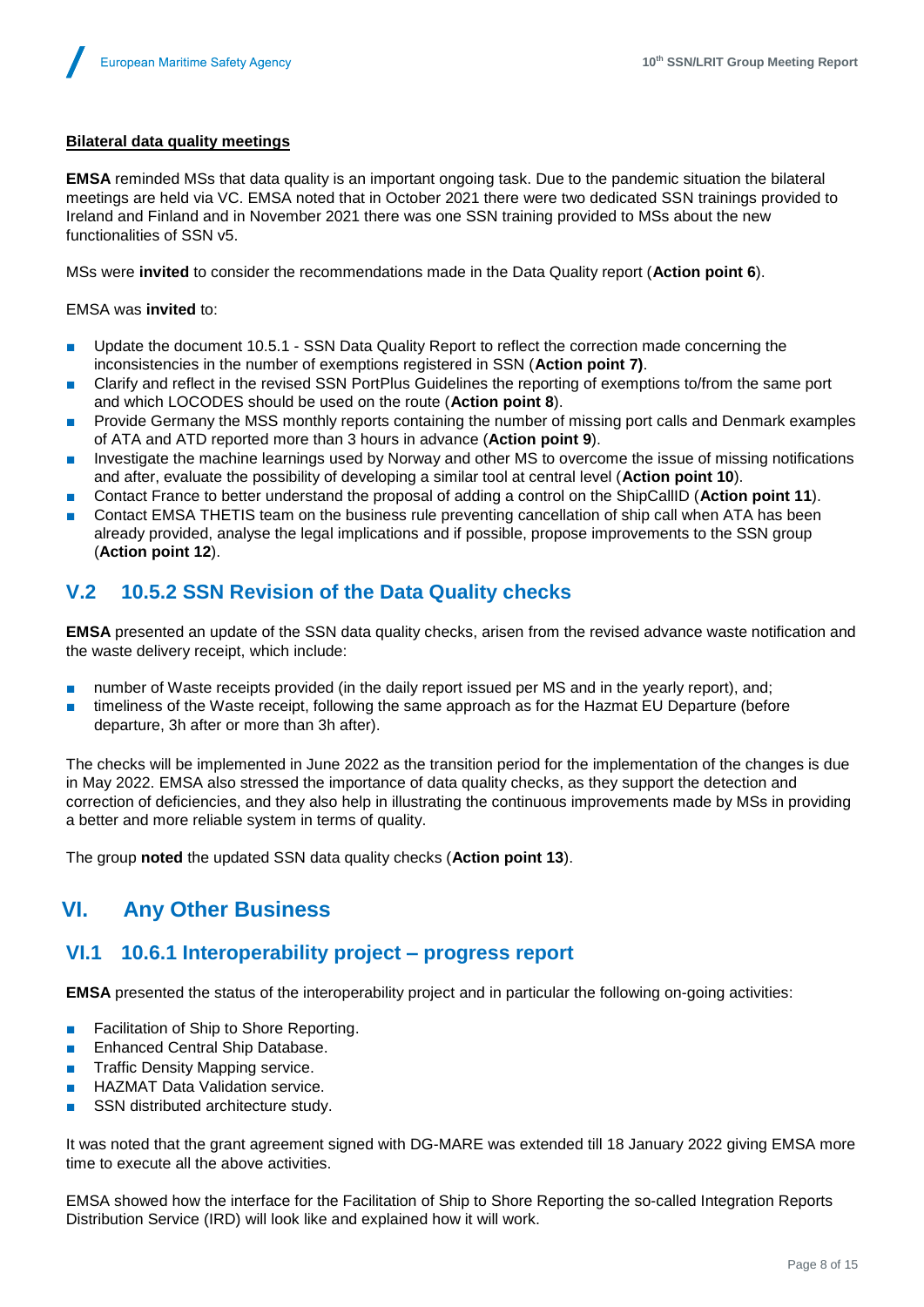EMSA informed the Group that the 1st release of the Central Ship Database (CSD) is planned to be deployed in November 2021.Further developments were also introduced as follows:

- Integration with participating MS systems;
- Integration with SSN, and;
- Additional data sources.

**Denmark** noted that the majority of the CSD data sources are from national databases and asked if it is envisaged to also have agreements with Flag States from outside Europe to use their data. EMSA replied that it could be an idea and noted that at this stage what is being considered is to connect the data from MS that are participating in the project.

EMSA stated that the Traffic Density Maps (TDMS) is a service widely used by MS and by other user communities via the EMODnet portal and noted that for the development of statistics based on data from TDMS, MS should propose passage lines.

**The Commission** asked if the customised maps being developed will be made available via SEG and if it is also envisaged to have them available via the EMODnet portal. EMSA replied that there is currently no requirement to have it available and noted that whatever is related to EMODnet such as additional services it has to come via the Commission the HLSG.

**Ireland** suggested the creation of a specific repositorium/place for dealing with all the activities associated with the interoperability project. EMSA replied that they are working on a communication plan which will include having some information available at the EMSA website which will allow for an easier reference to the interoperability project.

**The Netherlands** asked if there was going to be restrictions implemented to the SSN user profiles in terms of visibility of details in case sensitive data is collected in CSD. EMSA replied that CSD only handles ship static data which is not sensitive data and as such there is no plan to have restrictions implemented.

**Sweden** noted that most of the data in their national ship database is a collection between own data and through private ship register and that they are unallowed to send this to a third-party, and asked if EMSA was already connected to this register. EMSA replied that they are buying data from commercial sources and that a new contract had been signed allowing EMSA to share ship information with MS.

EMSA informed that on September 2021 a contract had been signed for developing the HAZMAT Data Validation service and that the 1<sup>st</sup> release is expected for January 2022.

**France** noted that currently there is only one certificate in place for SSN and stated that this kind of system architecture partially centralised and partially decentralised may lead to difficulties because there will be a lot of certificates to manage. EMSA stated that this issue will be taken into consideration when extending SSN as required by the EMSWe Regulation (EU) 2019/1239.

The group **noted** the information provided and MS were invited to provide passage lines by end of February 2022 (**Action point 14**).

### **VII. Information papers**

The remaining documents that were not presented during the meeting are referred to as informative papers.

### **Meeting Conclusions/Follow-up Actions**

The workshop conclusions and a summary of the follow-up actions are listed in Annex 3.

The provisional date for the next meeting is 24 or 25 May 2022 (tbc).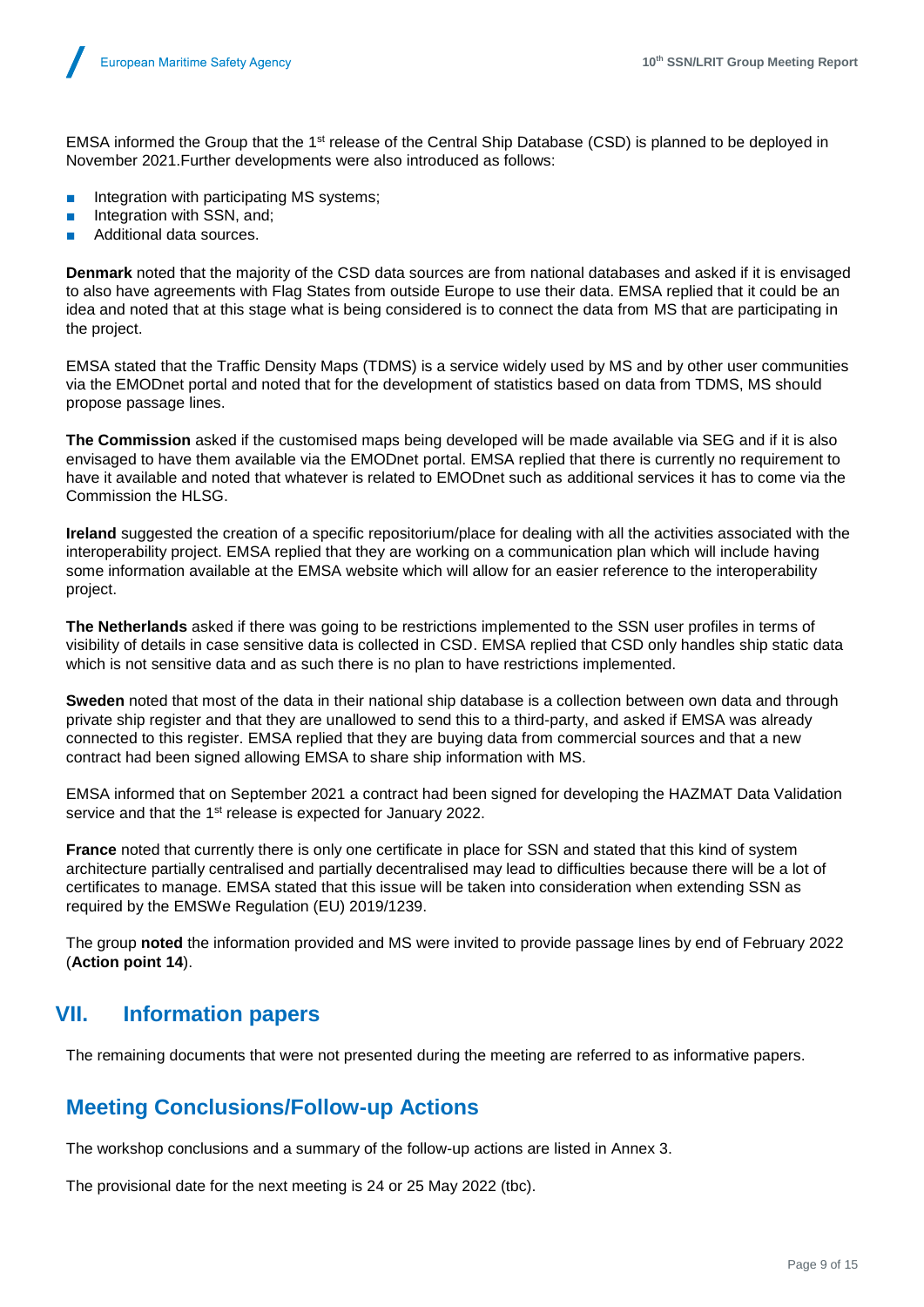# **Annex 1 – List of distributed documents**

### **I. Introduction**

SSN / LRIT 10.1.1: Detailed Agenda\*\*

SSN / LRIT 10.1.2: Follow up actions\*\*

### **II. Input from the Commission**

### **III. Operational and Legal Aspects**

SSN / LRIT 10.3.1: List of SSN technical and operational documentation\*\*

SSN / LRIT 10.3.2: Revision of SSN Operational documentation

- SSN PortPlus Guidelines
- SSN Common Operational procedures
- SSN v5 Frequently Asked Questions (FAQ)

### **IV. Technical Aspects**

SSN / LRIT 10.4.1: SSN Roadmap

SSN / LRIT 10.4.2: SSN v5 Implementation at EMSA and MS - progress report\*

### **V. Status at National Level**

SSN / LRIT 10.5.1: SSN Data Quality Report SSN / LRIT 10.5.2: SSN Revision of the Data Quality checks

### **VI. Any Other Business**

SSN / LRIT 10.6.1: Progress report of the Interoperability project\*

- Ship Shore Reporting Facilitation
- Central Ship Database
- Traffic Density Maps
- SSN architecture study

#### *\* Documents distributed in PowerPoint format.*

*\*\* Documents distributed but not discussed during the meeting.*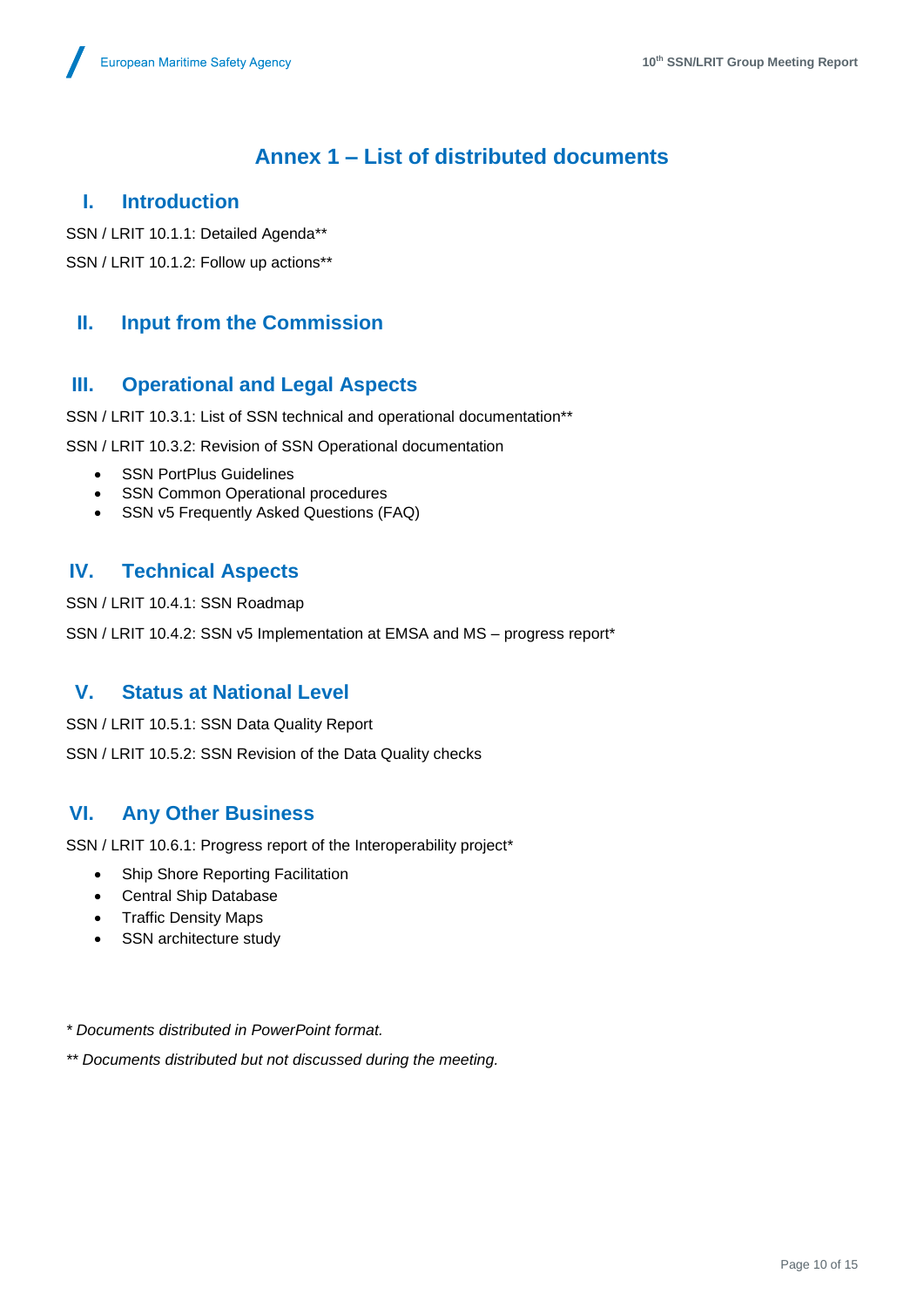# **Annex 2 – Meeting Agenda**

| <b>Time</b>               | <b>Agenda Item</b>                                                                                                                                                                                                                                                                                                                                                    | <b>Speakers</b>                                 |  |  |
|---------------------------|-----------------------------------------------------------------------------------------------------------------------------------------------------------------------------------------------------------------------------------------------------------------------------------------------------------------------------------------------------------------------|-------------------------------------------------|--|--|
| $08:45 - 09:00$           | Registration                                                                                                                                                                                                                                                                                                                                                          |                                                 |  |  |
| $09:00 - 09:30$           | Opening / Introduction<br>Input from the Commission                                                                                                                                                                                                                                                                                                                   | <b>EMSA</b><br><b>COM</b>                       |  |  |
| $09:30 - 11:30$           | SSN / LRIT 10.4.1: SSN Roadmap<br>$\mathcal{L}$<br>SSN / LRIT 10.4.2: SSN v5 Implementation at<br>П<br>EMSA and MS - progress report<br>SSN / LRIT 10.5.1: SSN Data Quality Report<br>$\mathcal{A}$                                                                                                                                                                   | <b>EMSA</b><br><b>EMSA/MS</b><br><b>EMSA/MS</b> |  |  |
| Break from 11:30 to 13:00 |                                                                                                                                                                                                                                                                                                                                                                       |                                                 |  |  |
| $13:00 - 14:30$           | SSN / LRIT 10.5.2: SSN Revision of the Data<br>П<br><b>Quality checks</b><br>SSN / LRIT 10.3.2: Revision of SSN<br><b>III</b>                                                                                                                                                                                                                                         | <b>EMSA</b><br><b>EMSA</b>                      |  |  |
|                           | Operational documentation<br><b>SSN PortPlus Guidelines</b><br>SSN Common Operational procedures<br>SSN v5 Frequently Asked Questions (FAQ)<br>SSN / LRIT 10.6.1: Progress report of the<br>T.<br>Interoperability project<br>Ship Shore Reporting Facilitation<br><b>Central Ship Database</b><br>$\bullet$<br><b>Traffic Density Maps</b><br>SSN architecture study | <b>EMSA</b>                                     |  |  |
| $14:30 - 15:00$           | Summary of the SSN follow up actions<br>П                                                                                                                                                                                                                                                                                                                             | <b>EMSA</b>                                     |  |  |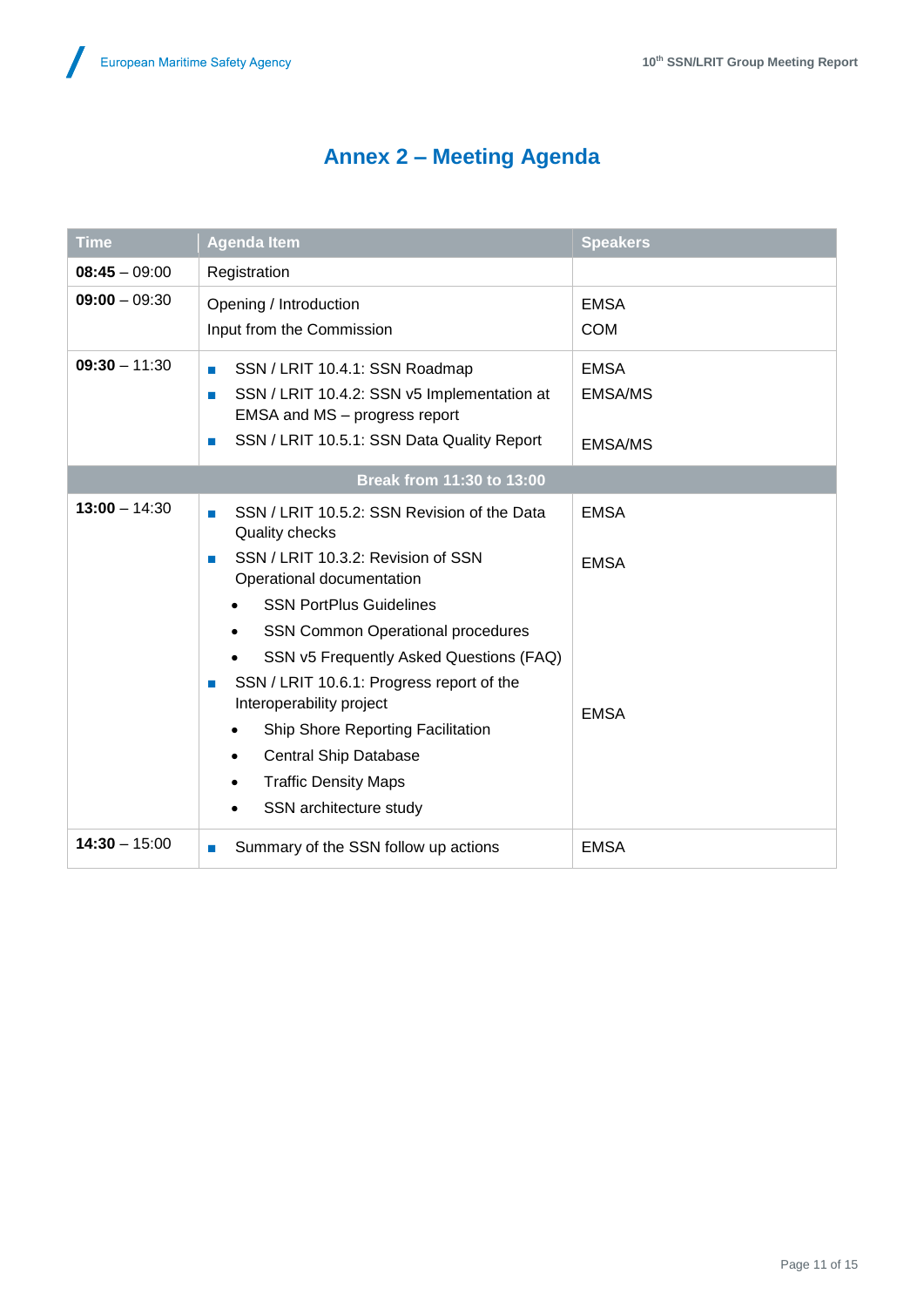Z

# **Annex 3 – List of action items from the 10th SSN/LRIT Meeting**

| <b>Action</b><br><b>Point</b> | <b>Topic and Action</b>                                                                                                                                                                                                                                  | Resp.                |
|-------------------------------|----------------------------------------------------------------------------------------------------------------------------------------------------------------------------------------------------------------------------------------------------------|----------------------|
| 1                             | Update the Port Plus guidelines to clarify the assignment of the exemption<br>permission at national level and configure IdM to give the NCAs the possibility<br>to grant users the access rights to create, edit and delete all types of<br>exemptions. | <b>EMSA</b>          |
| $\overline{2}$                | Technically develop and implement the preferred solution to change the<br>access rights policy for reporting exemptions by segregating per exemption<br>type.                                                                                            | <b>EMSA</b>          |
| 3                             | Review and provide comments on the SSN operational documents by 3rd<br>November. The final draft will be submitted at the next HLSG meeting for<br>approval.                                                                                             | <b>MS &amp; EMSA</b> |
| 4                             | Contact the IMO to authorise the upload of PRF data in the CLD.                                                                                                                                                                                          | <b>MS</b>            |
| 5                             | Update EMSA MSS on planned dates for running the CTs and enter into<br>production with SSN v5 status.                                                                                                                                                    | <b>MS</b>            |
| 6                             | Consider the recommendations made in the Data Quality report.                                                                                                                                                                                            | MS.                  |
| $\overline{7}$                | Update the document 10.5.1 - SSN Data Quality Report to reflect the<br>correction made concerning the inconsistencies in the number of exemptions<br>registered in SSN.                                                                                  | <b>EMSA</b>          |
| 8                             | Clarify and reflect in the revised SSN PortPlus Guidelines the reporting of<br>exemptions to/from the same port and which LOCODES should be used on the<br>route.                                                                                        | <b>EMSA</b>          |
| 9                             | Provide Germany the MSS monthly reports containing the number of missing<br>port calls and Denmark examples of ATA and ATD reported more than 3 hours<br>in advance.                                                                                     | <b>EMSA</b>          |
| 10                            | Investigate the machine learnings used by Norway and other MS to overcome<br>the issue of missing notifications and after, evaluate the possibility of<br>developing a similar tool at central level.                                                    | <b>MS &amp; EMSA</b> |
| 11                            | Contact France to better understand the proposal of adding a control on the<br>ShipCallID.                                                                                                                                                               | <b>EMSA</b>          |
| 12                            | Contact EMSA THETIS team on the business rule preventing cancellation of<br>ship call when ATA has been already provided, analyse the legal implications<br>and if possible, propose improvements to the SSN group.                                      | <b>EMSA</b>          |
| 13                            | Implement in June 2022 the updated SSN data quality checks.                                                                                                                                                                                              | <b>EMSA</b>          |
| 14                            | Provide passage lines by end of February 2022.                                                                                                                                                                                                           | <b>MS</b>            |